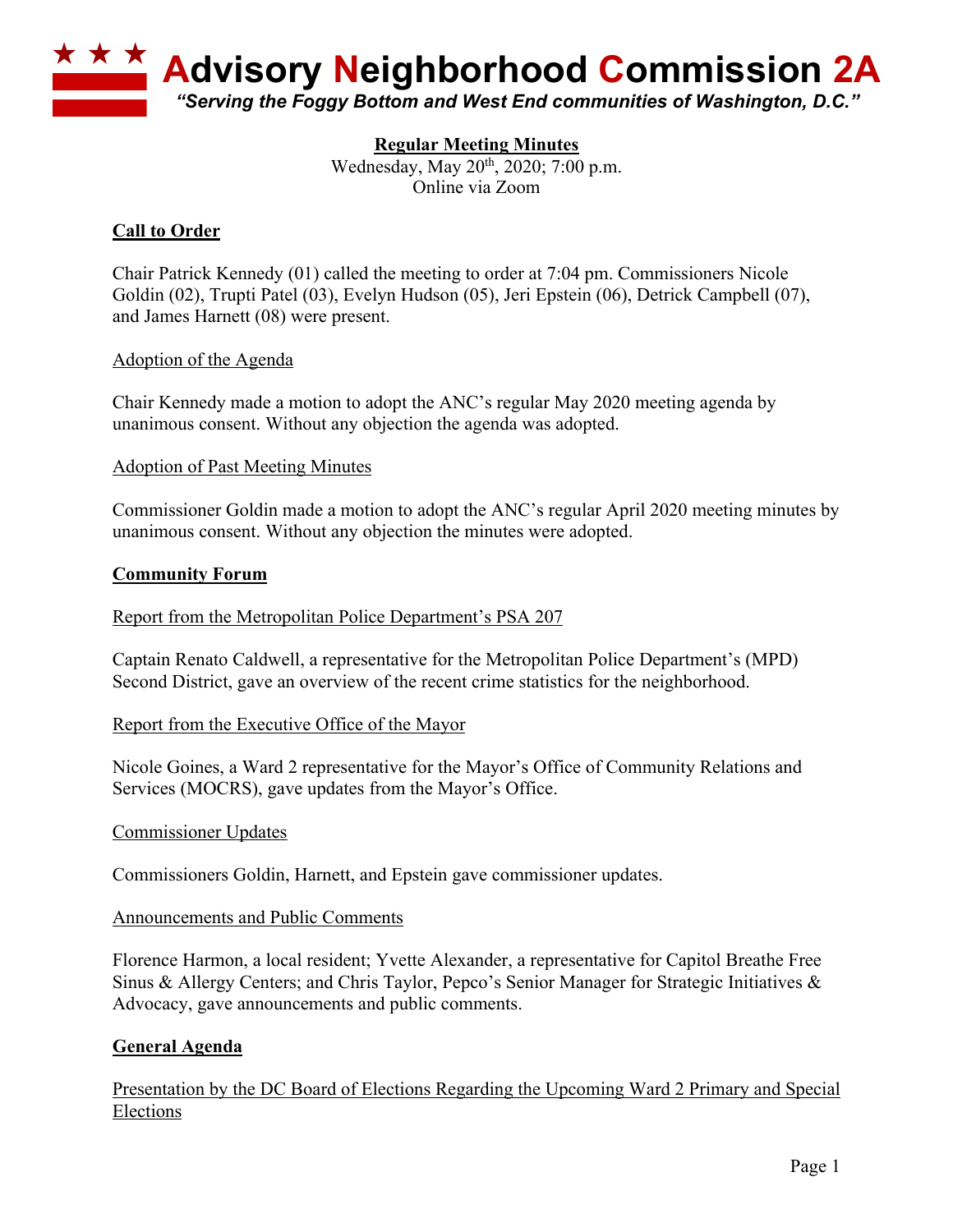Rachel Coll, the Public Information Officer for the DC Board of Elections; Alice Miller, the Executive Director of the DC Board of Elections; and Michael Bennett, the Chair of the DC Board of Elections, gave a presentation regarding the upcoming Ward 2 primary and special elections.

## Presentation by the Friends of Francis Field Regarding Field Updates

Gary Griffith, the President of the Friends of Francis Field, gave a presentation regarding field updates.

## **Matters Before the Historic Preservation Review Board**

Historic Preservation Review Board Concept Application for the New Construction of a Single-Family House at 0 Snow's Court NW

Commissioner Patel made a motion to adopt a proposed resolution regarding the matter. Chair Kennedy seconded the motion, which was voted on and passed (VOTES: 7-0-0). The resolution reads as follows:

ANC 2A requests a 30-day delay of the Historic Preservation Review Board's review of the historic preservation application for 0 Snow's Court NW in order to allow the applicant to further discuss the proposed project with adjoining residents.

### **Matters Before the Department of Consumer and Regulatory Affairs**

Consideration of a Resolution Regarding Boston Properties' Request for an Extension of their After-Hours Permit as Part of the 2100 Pennsylvania Avenue NW Construction Project

Commissioner Campbell made a motion to adopt a proposed resolution regarding the matter. Commissioner Harnett seconded the motion, which was voted on and passed (VOTES: 7-0-0). The resolution reads as follows:

ANC 2A supports Boston Properties' request for an extension of their after-hours permit until the end of July 2020 as part of the 2100 Pennsylvania Avenue NW construction project.

### **Matters Before the Public Space Committee**

Public Space Application by Proper 21 for a New, Un-Enclosed Sidewalk Cafe with 21 Tables, 63 Seats, and 5 Umbrellas at 2033 K Street NW

Commissioner Epstein made a motion to adopt a proposed resolution regarding the matter. Commissioner Goldin seconded the motion, which was voted on and passed (VOTES: 7-0-0). The resolution reads as follows: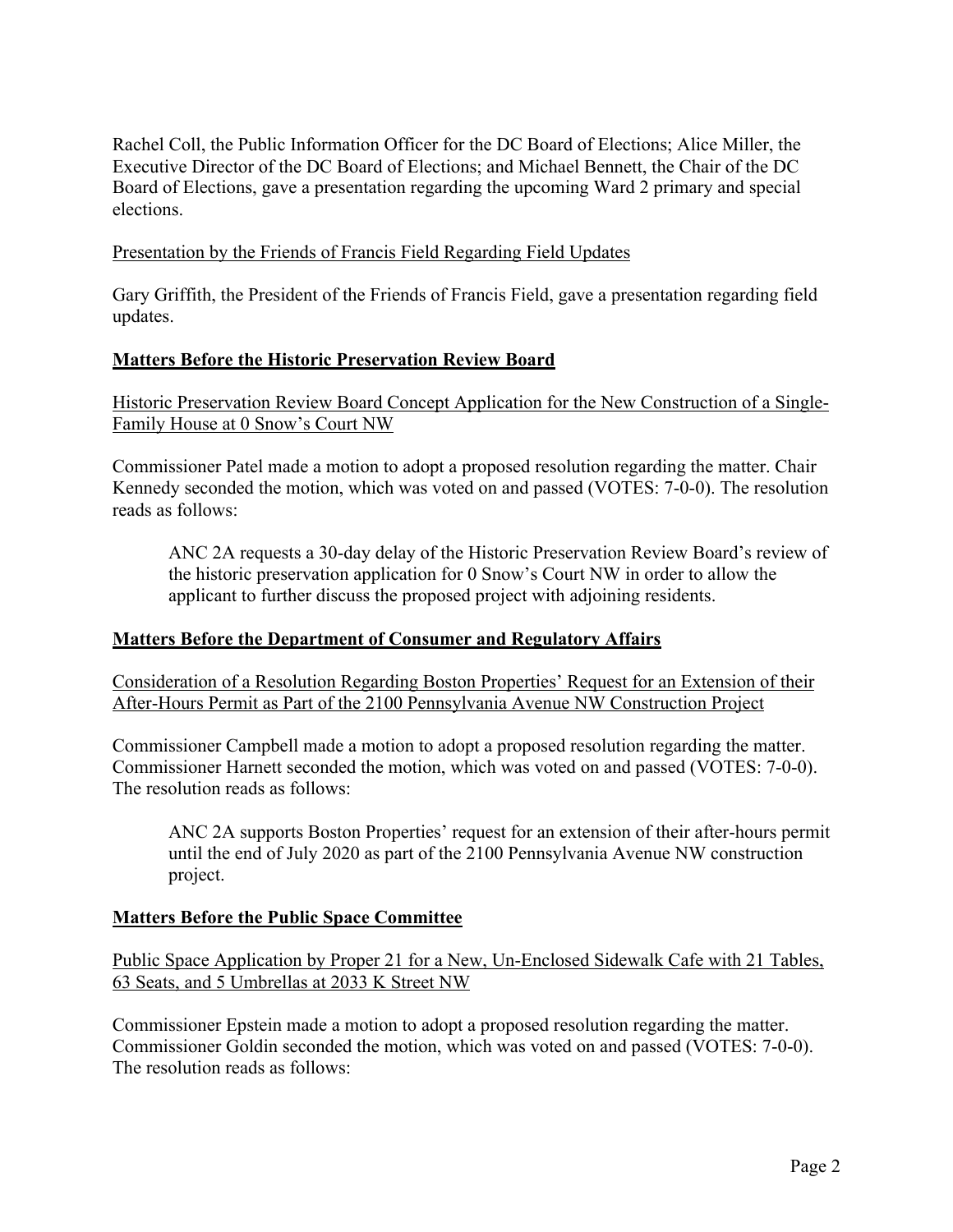ANC 2A supports Proper 21's public space application for a new, un-enclosed sidewalk cafe at 2033 K Street NW.

# **Matters Before the Alcoholic Beverage Regulation Administration**

Exchange, LTD. – Application for a Substantial Change to the Establishment's Retailer's Class "C" Restaurant License at 1730 Pennsylvania Avenue NW

*The Commission did not take any action regarding this matter.*

# **Matters Before the District Department of Transportation**

Consideration of a Resolution Regarding Election Day One-Hour Free Parking

Commissioner Goldin made a motion to adopt a proposed resolution regarding the matter. Commissioner Harnett seconded the motion, which was voted on and passed (VOTES: 7-0-0). The resolution reads as follows:

WHEREAS, ANC 2A is committed to safe voting, with maximum participation for all residents of the District of Columbia,

WHEREAS, due to COVID-19, the number of same-day in-person voting centers has been dramatically reduced from 144 to 20 centers citywide,

WHEREAS, the two voting centers established in Ward 2 sit at the far boundaries of the Ward, and neither these nor any other centers are in walking distance for the majority of the residents of the Ward, and

WHEREAS, the use of Metrorail or Metrobus to access the polls at these locations may not be possible or wise, given the need to ensure safe social distancing, the need to protect frontline workers, and the significantly reduced service.

THEREFORE, BE IT RESOLVED, that ANC 2A requests that the District Department of Transportation (DDOT) designates the block(s) surrounding all open voting centers citywide as 1 hour only free parking on all in-person voting election days (excluding early voting days) during the 2020 calendar year.

BE IT FURTHER RESOLVED that ANC 2A encourages all residents who are able to, to request mail-in ballots for all upcoming 2020 elections, as recommended by the DC Board of Elections.

# **Matters Before the DC Council**

Consideration of a Resolution Regarding the DC Council Committee on Labor and Workforce Development's Upcoming Budget Oversight Hearing on the Department of Employment Services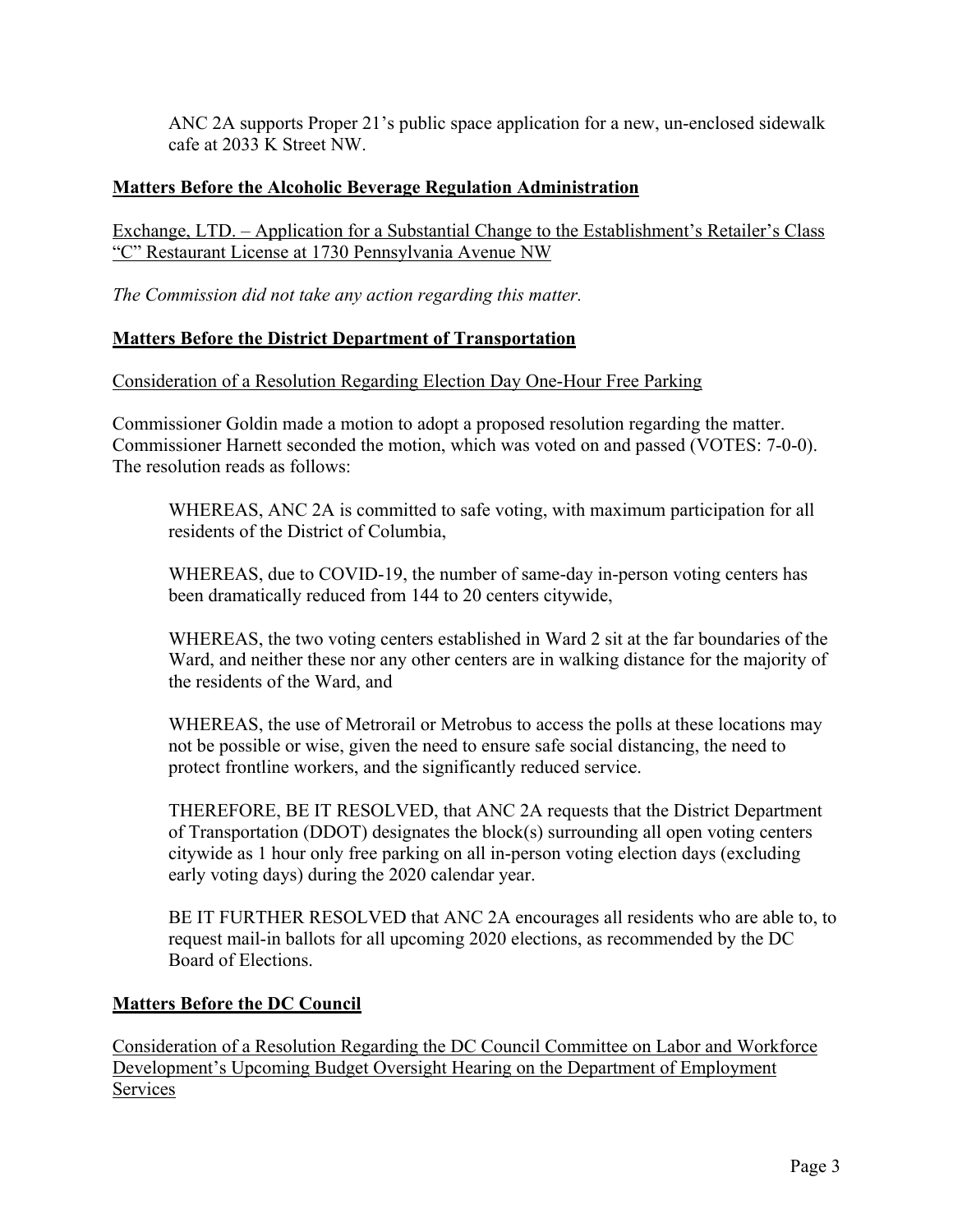Commissioner Patel made a motion to adopt a proposed resolution regarding the matter. Commissioner Harnett seconded the motion, which was voted on and passed (VOTES: 7-0-0). The resolution reads as follows:

WHEREAS, as a result of the coronavirus pandemic, new unemployment insurance claims in the District of Columbia, as of May 19, 2020, have reached an unprecedented level, with 100,588 new claims in just eight weeks,

WHEREAS, the Department of Employment Services (DOES) needs to immediately prioritize the long-delayed modernization and properly allocate funds so that unemployment benefits are processed and dispensed in a timely fashion,

WHEREAS, the DOES unemployment insurance portal operates on an antiquated website, best accessible to the public on severely outdated browser software, and with a need to rapidly scale the software, it failed, resulting in confusion and an overwhelmed hotline which resulted in wait times of as long as 11 hours,

WHEREAS, these challenges exacerbate anxiety among workers who are unable to access benefit payments and are unable to pay time-sensitive bills,

WHEREAS, the FY 2020 budget allotted \$46 million for the modernization of the unemployment insurance portal, but no part of that modernization was substantially complete before this crisis began,

WHEREAS, learning from the lessons of HealthCare.gov and the 2014 Veteran Affairs scandal, cities, states, and the federal government have created digital service response teams to rebuild and rethink public-facing government technology tools, and

WHEREAS, if the District of Columbia had a team of technologists that had the authority to oversee and manage agency and cross-agency technology projects, challenges we have seen in scaling digital tools, like the DOES unemployment insurance portal, would be more resilient in future crises.

THEREFORE, BE IT RESOLVED that ANC 2A urgently encourages the DC Council's Committee on Labor and Workforce Development to develop a plan to prioritize the modernization of the DOES unemployment insurance system.

BE IT FURTHER RESOLVED that ANC 2A urges the DC Council to introduce legislation to create a District Digital Service, outside of the Mayor's Office or the Office of the Chief Technology Officer (OCTO), to address other longstanding government technology challenges before they need to be depended on in a crisis.

# **Matters Before the Department of Consumer and Regulatory Affairs (Continued)**

Consideration of a Resolution Regarding MCM Build's Request for an After-Hours Permit to Work on the Memorial Day, Independence Day (Observed), and Labor Day Holidays as Part of the Stevens School Construction Project at 1050 21st Street NW